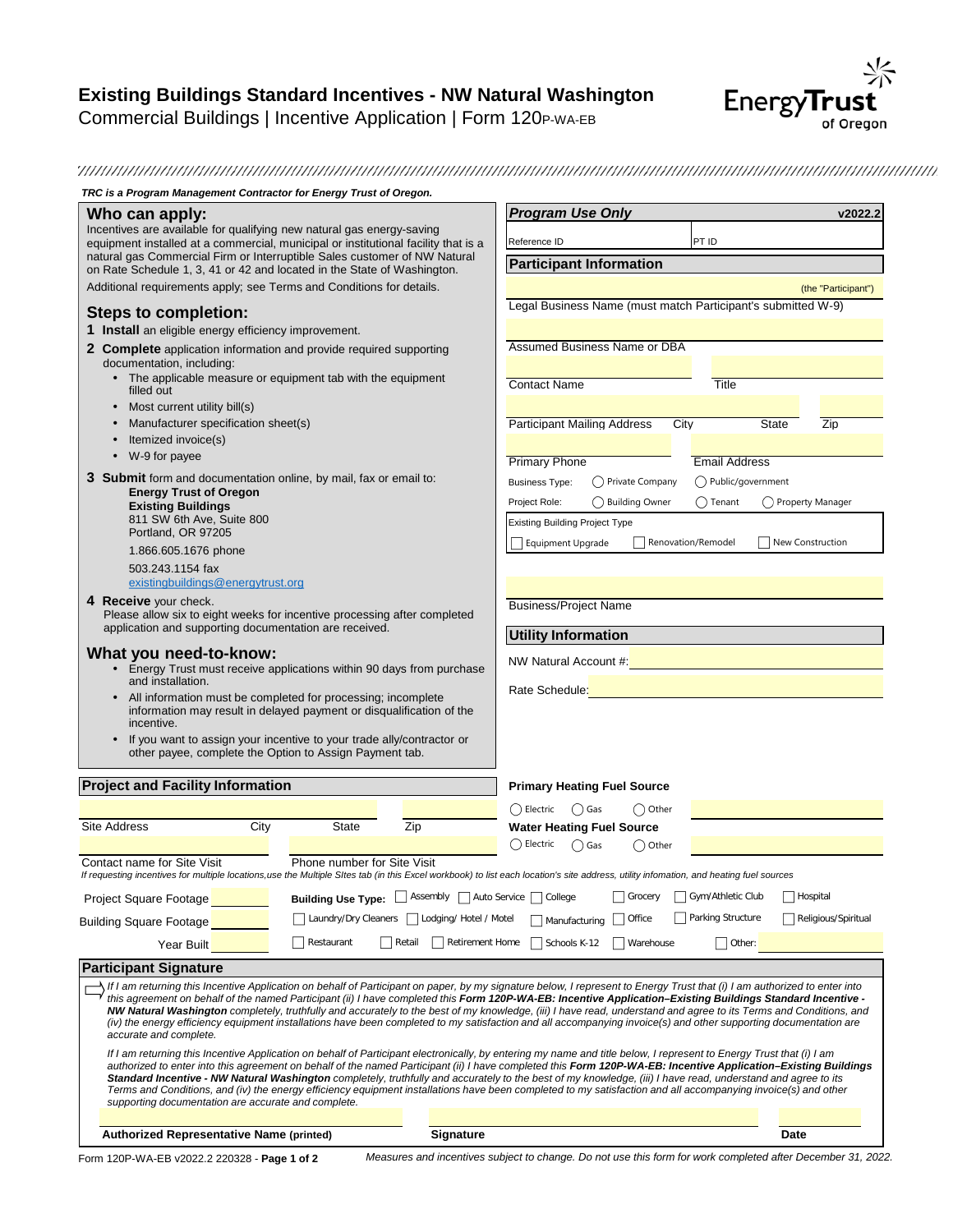

#### 

#### *TRC is a Program Management Contractor for Energy Trust of Oregon.*

### **TERMS AND CONDITIONS**

**1. APPLICATION**: All required information must be submitted before this application will be processed. **Energy Trust must receive a complete application, with all required accompanying documentation, within 90 days of equipment purchase and installation in order to qualify for incentives.**  Certain limited time offers may require submittal by specific deadlines to qualify for bonus incentives. Participant represents that the information and documentation it submits in support of this application shall be complete, truthful and accurate. By submitting this application to Energy Trust, Participant represents that none of the equipment requesting incentives has already received an Energy Trust incentive at the time of purchase. Equipment that has received an Energy Trust incentive via another program offering is not eligible for any additional Energy Trust incentive funding. Participant should retain a copy of this application and any accompanying documentation submitted to Energy Trust. Energy Trust's Existing Buildings Program Management Contractor (PMC) provides services for the Program on behalf of Energy Trust. Neither Energy Trust nor the PMC will be responsible for any lost documentation pertaining to this application.

**2. ELIGIBILITY:** Program incentives are available for qualifying, new natural gas energy-saving equipment installed at a commercial, municipal or institutional facility that is a natural gas Commercial Firm or Interruptible Sales customer of NW Natural on Rate Schedule 1, 3, 41, or 42 and located in the State of Washington. Final determination of eligibility for incentives shall rest solely with Energy Trust.

**3. PAYMENT:** Incentives will be paid to Participant (at the mailing address indicated) unless Participant indicates otherwise in the Option to Assign Payment section of this application, following (i) installation of qualifying energy efficient equipment, at the site address(es) listed, in accordance with Program requirements, (ii) submission of this completed application, a complete, accurate and verifiable *IRS Form W-9 (Request for Taxpayer Identification Number and Certification)* for payee, and all required accompanying project cost documentation, and (iii) satisfactory completion of a post-installation verification, if required. Please allow 60 days from Energy Trust's receipt of all information for delivery of payment. Failure to deliver all required documentation may result in a delay or withholding of payment.

**4. PROJECT COST DOCUMENTATION:** Participant must submit all sales slips, invoices, manufacturer specification sheets and other pertinent documents itemizing the equipment purchased and installed. Documentation submitted must show (i) the date of purchase and itemized price paid, (ii) size, type, make, and model or part number of equipment purchased, and (iii) a description of any installation or other labor charges. Certain equipment may require additional documentation as indicated in the energy efficiency specifications. Energy Trust reserves the right to request additional documentation as necessary for it to determine incentive eligibility and payment amount. If Participant is leveraging external funding sources to directly reduce all or a portion of the final project costs incurred by Participant for the purchase and installation of the specified energyefficiency equipment (for example, state/federal funding, grants, discounts, rebates, incentives or other similar types of consideration) then Participant is required to notify Energy Trust in writing when submitting the project completion documentation and Energy Trust's incentive will not exceed an amount equal to the total eligible project costs minus such external funds.

**5. INCENTIVES: Funds for incentives are limited and subject to budget availability. Program requirements, including incentive levels and limits, are subject to change without advance notice and may vary by utility territory depending on the pace and demand in each territory and available incentive budget.** Final determination of eligibility for Energy Trust incentives rests solely with Energy Trust. The total incentive provided (i) will depend upon the incentive amounts in effect, as posted on Energy Trust's website, as of the equipment purchase date, and (ii) will never exceed the total eligible project cost or a maximum of \$75,000. If any bonus amounts are available for qualifying equipment, the base incentive plus the bonus incentive(s) will never exceed the total documented eligible cost of the qualifying equipment or any per site maximums. Incentives paid to any Participant for all applications submitted to Program are limited to a maximum of \$75,000 per site per year.

**6. VERIFICATION**: Equipment installations may be selected for a post-installation verification review. Should Participant's facility be chosen for a post-installation verification of the equipment, satisfactory completion of that verification has to occur before payment is issued. This verification is for the purpose of incentive payment only. No warranty is implied.

**7. TAX LIABILITY:** Energy Trust is not responsible for any tax liability which may be imposed on the Participant as a result of any incentive payment. Energy Trust is not providing tax advice, and any communication by Energy Trust is not intended or written to be used, and cannot be used, for the purpose of avoiding penalties under the Internal Revenue Code.

**8. NO ENDORSEMENT:** Energy Trust does not endorse any particular manufacturer, contractor or product in promoting the Program. The fact that the names of particular manufacturers, contractors, products or systems may appear on this application or elsewhere in the Program does not constitute an endorsement. Manufacturers, contractors, products or systems not mentioned are not implied to be unsuitable or defective in any way.

**9. ELIGIBLE PRODUCTS:** Products must be new and must meet Energy Trust energy efficiency specifications to qualify. These specifications may be found on the<br>web at http://energytrust.org/commercial and are subject to change. If you or your vendor are not sure of the specifications, please call Energy Trust before proceeding.

**10. EQUIPMENT INSTALLATION:** Participant represents that (i) Participant has the right to install the energy saving equipment on the property and site(s) on which the equipment is installed and that any necessary consents have been obtained, and (ii) that all equipment installed and work performed complies with all federal, state, and local safety, building and environmental codes, and any manufacturer instructions.

**11. ACCESS AND EVALUATION:** Energy Trust and/or its representatives may request access to the property. Participant agrees to cooperate with evaluation as a requirement of this incentive agreement with Energy Trust. Participant agrees to provide Energy Trust and its representatives with (i) reasonable access to the project site(s), obtaining any and all necessary consents, (ii) requested project documentation related to the installed equipment, and (iii) information about the energy use and operations of the equipment and/or project site(s) for the purposes of evaluating the energy savings during or after project completion. Participant further agrees that Energy Trust and its representatives may inform subsequent owners of the project site(s) that Energy Trust has provided service to the project site(s) for the sole purpose of evaluating and facilitating Energy Trust program services.

**12. DISCLAIMER / NO LIABILITY: In connection with some applications, Energy Trust will provide incentive funding for energy-saving equipment. Participant understands that, while Energy Trust may provide incentives, neither Energy Trust nor the PMC are supervising any work performed for Participant, and neither Energy Trust nor the PMC are responsible in any way for proper completion of that work or proper performance of any equipment purchased. Participant assumes the risk of any loss or damage(s) that Participant may suffer in connection with the installation of the equipment. Energy Trust does not guarantee any particular energy savings results by its approval of this application, or by any other of its actions.**

**13. GOVERNING LAW:** This agreement shall be exclusively governed by and construed in accordance with the laws of the state of Oregon, without regard to any conflicts of laws rules thereof.

**14. ENERGY INFORMATION RELEASE:** Participant hereby confirms that it has reasonably attempted to identify all of its utility accounts for its identified site(s) in this incentive application. By signing and submitting this incentive application to Energy Trust, Participant authorizes Energy Trust to access its energy usage data for all of Participant's utility accounts for the identified site(s), including those utility accounts identified in this incentive application and any other of Participant's utility accounts that may be associated with such site(s) that Participant is not able to reasonably identify at this time. Participant agrees to provide other reasonable assistance to Energy Trust to obtain such information. Participant further authorizes Energy Trust to discuss its energy efficiency efforts with its utility account representative(s).

**15. INFORMATION RELEASE:** Participant agrees that Energy Trust may include some or all of the following information in reports to Bonneville Power Administration, the legislature, the Oregon Public Utility Commission (OPUC), and other government<br>agencies as necessary to meet Energy Trust's responsibilities and regulatory<br>requirements: Participant name, site address, general descript energy saving or renewable project implemented (e.g. lighting, HVAC, solar PV), Energy Trust services or incentive payments provided to the Participant, and any energy saved or generated as a result of Energy Trust services or incentives. Energy Trust will treat all other information gathered as confidential and report it to such agencies only in the aggregate.

**16. SIGNATURES:** Documents transmitted with faxed, scanned or digital signature shall be deemed to be original signatures. At the request of Energy Trust, Participant shall confirm signature by providing an original document.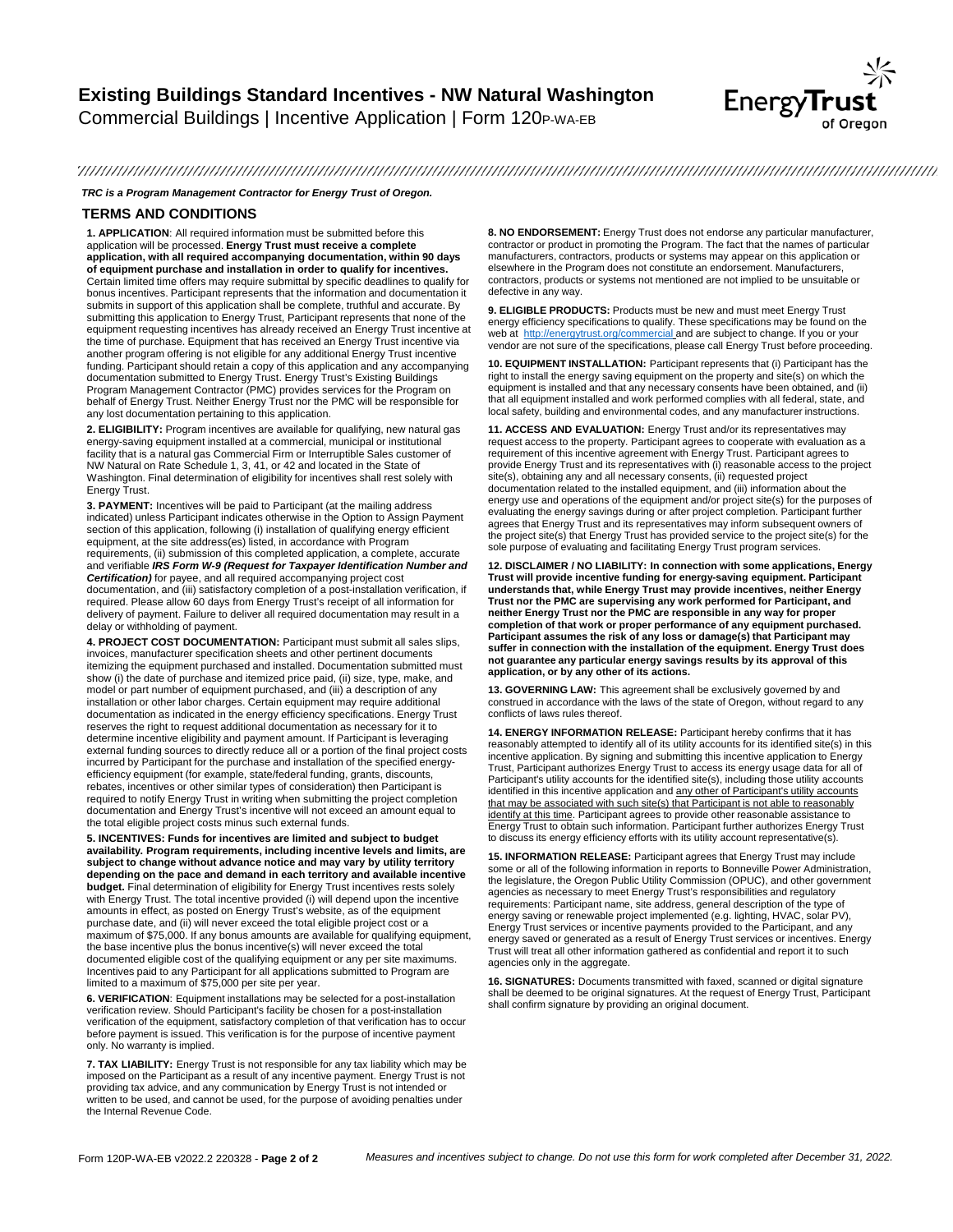### **Existing Buildings Standard Incentives - NW Natural Washington**

Commercial Buildings | Incentive Application | Form 120P-WA-EB



**TRC is a Program Management Contractor for Energy Trust of Oregon. Program Use Only <b>Program Use Only v2022.2** Reference ID PT ID **Multiple Sites Location (Bldg Name / Store #) Site Address City State Gas Utility Gas Account Number Gas Rate Schedule Primary Heating Water Heating Fuel Source Fuel Source** (select) (select) (select) (select) (select) (select) (select) (select) (select) (select) (select) (select) (select) (select) (select) (select) (select) (select) (select) (select) (select) (select) (select) (select) (select) (select) (select) (select) (select) (select)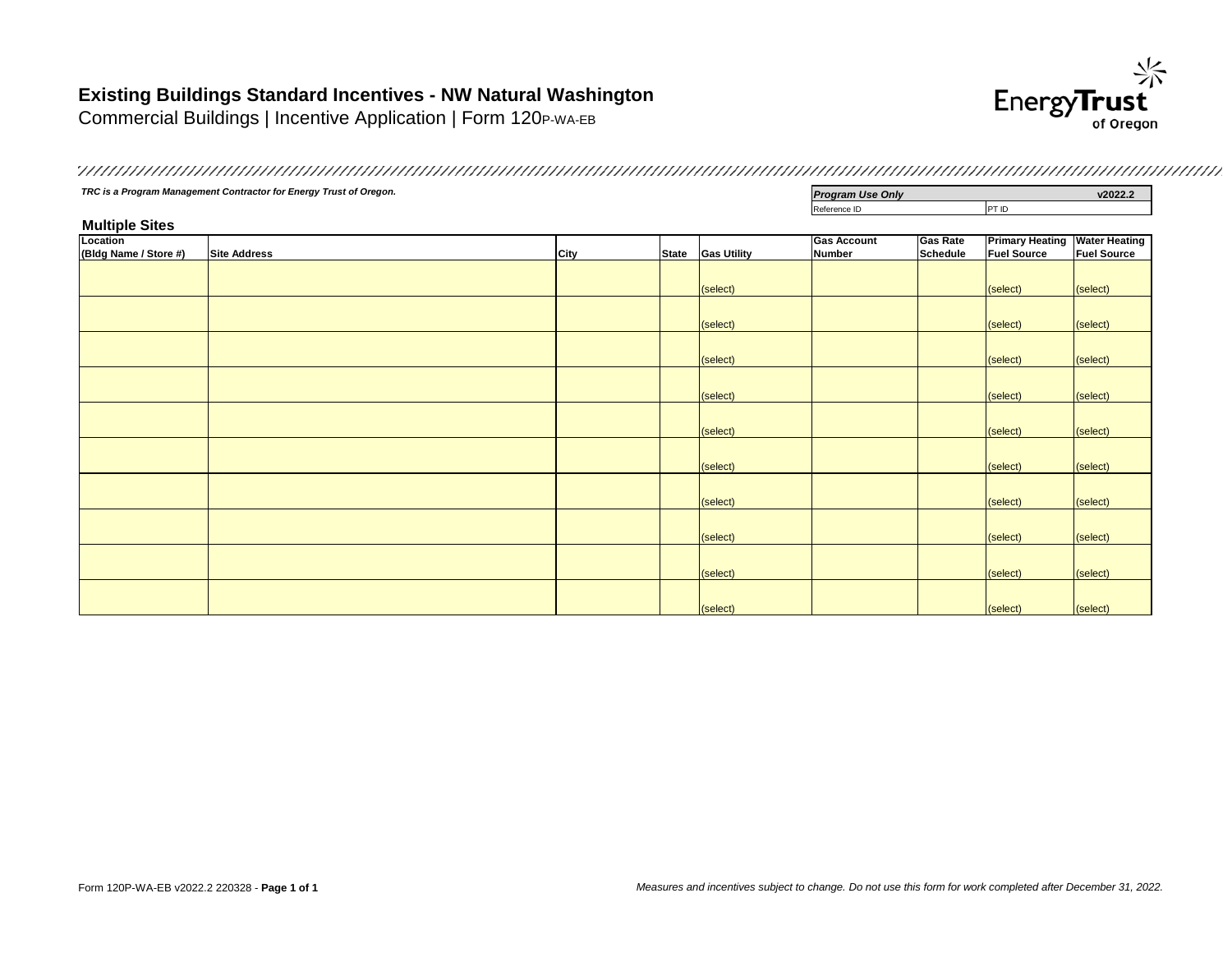

*TRC is a Program Management Contractor for Energy Trust of Oregon.*

| <b>Program Use Only</b> |  |
|-------------------------|--|
| Reference ID            |  |

### **Option to Assign Incentive Payment**

**PLEASE NOTE: The Energy Trust incentive payment will be made to Participant unless Participant and its designated Payee complete the section below to assign the payment to Payee. An IRS Form W-9 (Request for Taxpayer Identification Number and Certification) for the Payee named below must be attached if this option is selected.**

### **PARTICIPANT AND PAYEE**

Both Participant and Payee understand and agree that if this Option to Assign Incentive Payment is selected the incentive check will be issued to the Payee named below at the address listed below and Energy Trust is not responsible for any tax liabilities that may be associated with the incentive payment. In addition, Participant understands that, notwithstanding this assignment, responsibility for complying with the terms and conditions of this incentive agreement shall continue to be the obligation of Participant, and Energy Trust's sole responsibility under this incentive agreement shall be to Participant. Accordingly, Payee understands that it shall have no rights against Energy Trust or the PMC with respect to such assignment or the payment of the incentive, and in the event that Energy Trust does not pay the incentive as a result of Participant's failure to comply with this agreement, Payee's sole recourse shall be against Participant. Participant directs Energy Trust to pay any incentive to which it is entitled to the Payee named below and waives all rights to directly receive the Energy Trust incentives for the identified energy-efficiency project.

**SIGNATURES:** By my signature below, I represent to Energy Trust that I have read this agreement and am duly authorized to sign this Option to Assign Incentive Payment on behalf of the party for whom I am signing.

| On behalf of Participant<br><b>Authorized Representative</b> |               |      |           |      |      |       |             |              |     |      |
|--------------------------------------------------------------|---------------|------|-----------|------|------|-------|-------------|--------------|-----|------|
|                                                              |               |      | (printed) |      |      |       | (signature) |              |     | Date |
| Participant<br>(Legal business name as shown on W9)          |               |      |           |      |      |       |             |              |     |      |
| On behalf of Payee<br><b>Authorized Representative</b>       |               |      | (printed) |      |      |       | (signature) |              |     | Date |
| Payee Name<br>(must match submitted IRS Form W-9)            |               |      |           |      |      |       |             |              |     |      |
| <b>Mailing Address</b><br>(for check)                        | <b>Street</b> |      |           |      | City |       |             | <b>State</b> | Zip |      |
| Phone                                                        |               | Cell | Office    | Home |      | Email |             |              |     |      |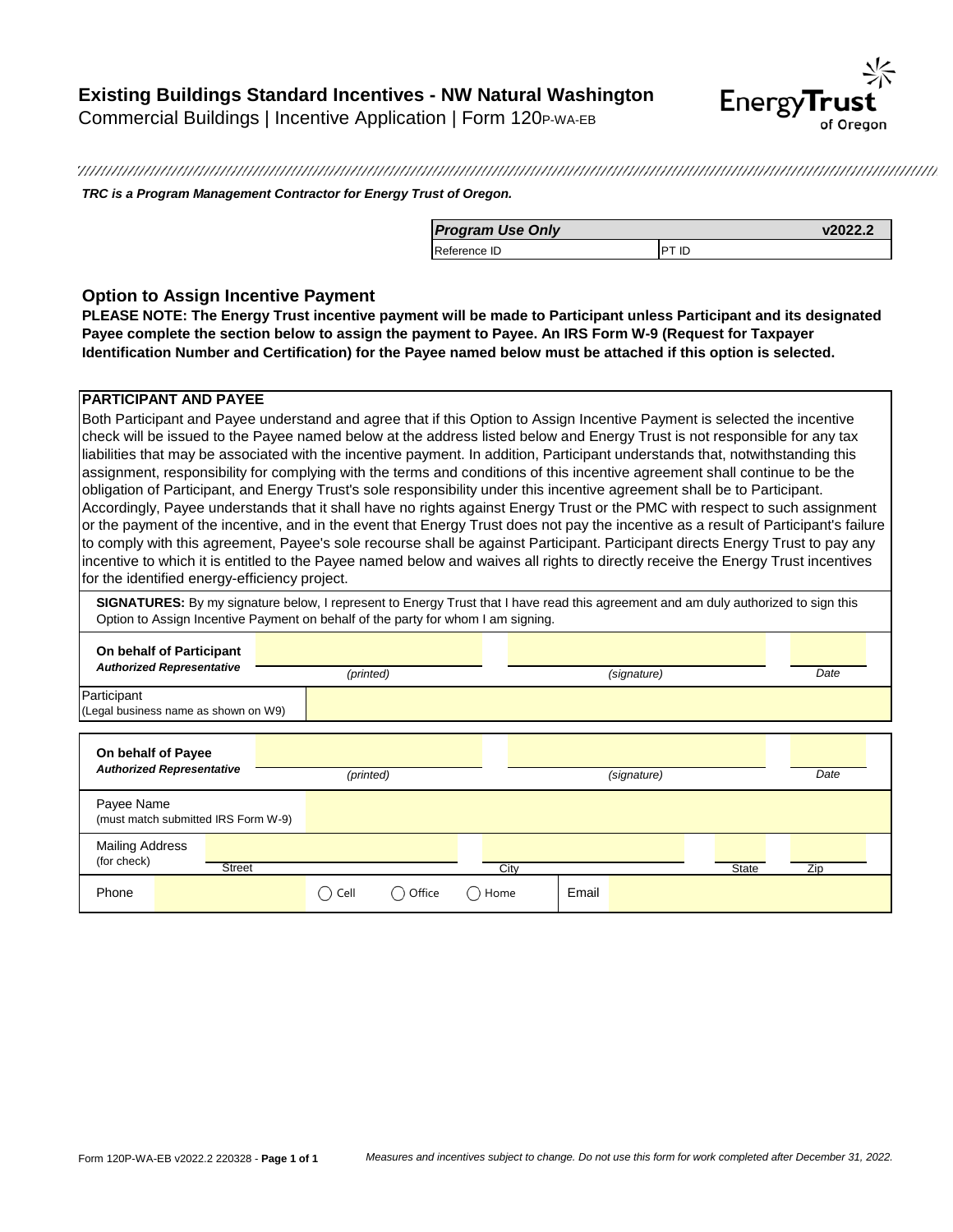

*TRC is a Program Management Contractor for Energy Trust of Oregon. Program Use Only* **v2022.2**

Reference ID PTID

### **HVAC and Water Heating**

| <b>EQUIPMENT</b>                                                             | <b>DESCRIPTION/REQUIREMENTS</b>                                                                                                                                                                                                                                                                                                                                                                                                                                                                                                                                                                                                                                                                                                                                                                                                                             | <b>INCENTIVE PER</b><br><b>UNIT</b>         | <b>QUANTITY</b> | <b>INCENTIVE</b><br><b>TOTAL</b> | <b>INSTALLED</b><br>COST |
|------------------------------------------------------------------------------|-------------------------------------------------------------------------------------------------------------------------------------------------------------------------------------------------------------------------------------------------------------------------------------------------------------------------------------------------------------------------------------------------------------------------------------------------------------------------------------------------------------------------------------------------------------------------------------------------------------------------------------------------------------------------------------------------------------------------------------------------------------------------------------------------------------------------------------------------------------|---------------------------------------------|-----------------|----------------------------------|--------------------------|
| New Rooftop Unit<br>(RTU) with Demand<br><b>Control Ventilation</b><br>(DCV) | RTU with Direct Expansion (DX) cooling<br>Serve spaces not required by code to have DCV*<br>Economizer factory-installed by RTU manufacturer, with DCV included<br>$\bullet$<br>$\bullet$<br>Space heated by gas furnace                                                                                                                                                                                                                                                                                                                                                                                                                                                                                                                                                                                                                                    | \$29 per ton                                |                 |                                  |                          |
|                                                                              | *Describe the space that the RTU will serve:<br>(contact Energy Trust for eligible space types)                                                                                                                                                                                                                                                                                                                                                                                                                                                                                                                                                                                                                                                                                                                                                             |                                             |                 |                                  |                          |
| <b>Advanced Rooftop</b><br>Controls (ARC) -<br><b>Full Retrofit</b>          | Business has annual operating hours at least 500<br>$\bullet$<br>Only gas-heated RTUs are eligible; gas heating must be provided by<br>participating utility<br>Existing system has a nominal cooling capacity of 5 tons or greater<br>$\bullet$<br>Existing system has a single speed supply fan or motor not equipped with<br>variable frequency drive (VFD)<br>Existing systems equipped with a CO2 sensor for DCV are not eligible<br>Installed equipment controls listed on BPA qualifying product list <sup>1</sup><br>$\bullet$<br>Installed equipment has controller with digital, integrated economizer<br>with either differential dry-bulb or differential enthalpy with fixed dry-bulb<br>high-limit shutoff<br>Installed equipment has controller with DCV with proportional control based<br>on CO2 sensor reading<br>Annual operating hours: | \$50 per ton                                |                 |                                  |                          |
| <b>Infrared Radiant</b>                                                      | Natural gas-fired, low intensity, non-condensing and positive pressure<br>$\bullet$<br>system<br>Indoor area use only, no greater than 20,000 square feet<br>$\bullet$                                                                                                                                                                                                                                                                                                                                                                                                                                                                                                                                                                                                                                                                                      |                                             |                 |                                  |                          |
| Heater                                                                       | Non-Modulating                                                                                                                                                                                                                                                                                                                                                                                                                                                                                                                                                                                                                                                                                                                                                                                                                                              | \$1.25 per kBtu/h input                     |                 |                                  |                          |
|                                                                              | Modulating                                                                                                                                                                                                                                                                                                                                                                                                                                                                                                                                                                                                                                                                                                                                                                                                                                                  | \$2.25 per kBtu/h input                     |                 |                                  |                          |
| Commercial<br><b>Condensing Tank</b>                                         | Gas-condensing, storage-type with integral tank volume at least 10 gallons<br>$\bullet$<br>$\bullet$<br>Input capacity greater than 75 kBtu/h<br>Minimum 94% thermal efficiency or recovery efficiency<br>All building types eligible excluding offices less than 5,500 sq ft and commercial<br>gyms without shower facilities<br>Additional storage-only tanks may be present                                                                                                                                                                                                                                                                                                                                                                                                                                                                              | \$3 per kBtu/h input                        |                 |                                  |                          |
| <b>Water Heater</b>                                                          | <b>BONUS INCENTIVE - Limited Time Offer</b><br>Purchased and installed between January 1 - December 31, 2022<br>$\bullet$<br>Submit incentive application within 90 days of installation - but no later<br>than December 31, 2022                                                                                                                                                                                                                                                                                                                                                                                                                                                                                                                                                                                                                           | Bonus incentive:<br>\$0.35 per kBtu/h input |                 |                                  |                          |
| Commercial<br><b>Tankless Water</b><br>Heater<br>< 200 kBtu/h                | Gas-condensing units must function as central source for domestic hot<br>$\bullet$<br>water (DHW) heating<br>Minimum 94% thermal efficiency<br>Input of less than 200 kBtu/h per water heater<br>Additional hot water storage tanks cannot be added<br>Only for coin-operated laundries; restaurants and cafeterias; gym/fitness<br>and aquatic centers; and K-12 schools<br>Is there an existing water storage tank attached?<br>what is the capacity?<br>$\bigcirc$ Yes $\bigcirc$ No                                                                                                                                                                                                                                                                                                                                                                     | \$165 each                                  |                 |                                  |                          |
| Commercial<br><b>Tankless Water</b><br>Heater/Boiler<br>$\geq 200$ kBtu/h    | Gas-condensing DHW, not used for space heating<br>Integral tank volume less than 10 gallons<br>٠<br>Minimum 94% thermal efficiency<br>$\bullet$<br>Input of $\geq 200$ kBtu/h per water heater<br>All building types eligible excluding sites less than 5,500 sq ft and<br>$\bullet$<br>commercial gyms without shower facilities                                                                                                                                                                                                                                                                                                                                                                                                                                                                                                                           | \$1 per kBtu/h input                        |                 |                                  |                          |

#### **HVAC and Water Heating** *continued*

| <b>DESCRIPTION/REQUIREMENTS</b> | <b>INCENTIVE PER</b> | <b>QUANTITY</b> | <b>INCENTIVE</b> | <b>INSTALLED</b> |
|---------------------------------|----------------------|-----------------|------------------|------------------|
| <b>EQUIPMENT</b>                | <b>UNIT</b>          |                 | <b>TOTAL</b>     | <b>COST</b>      |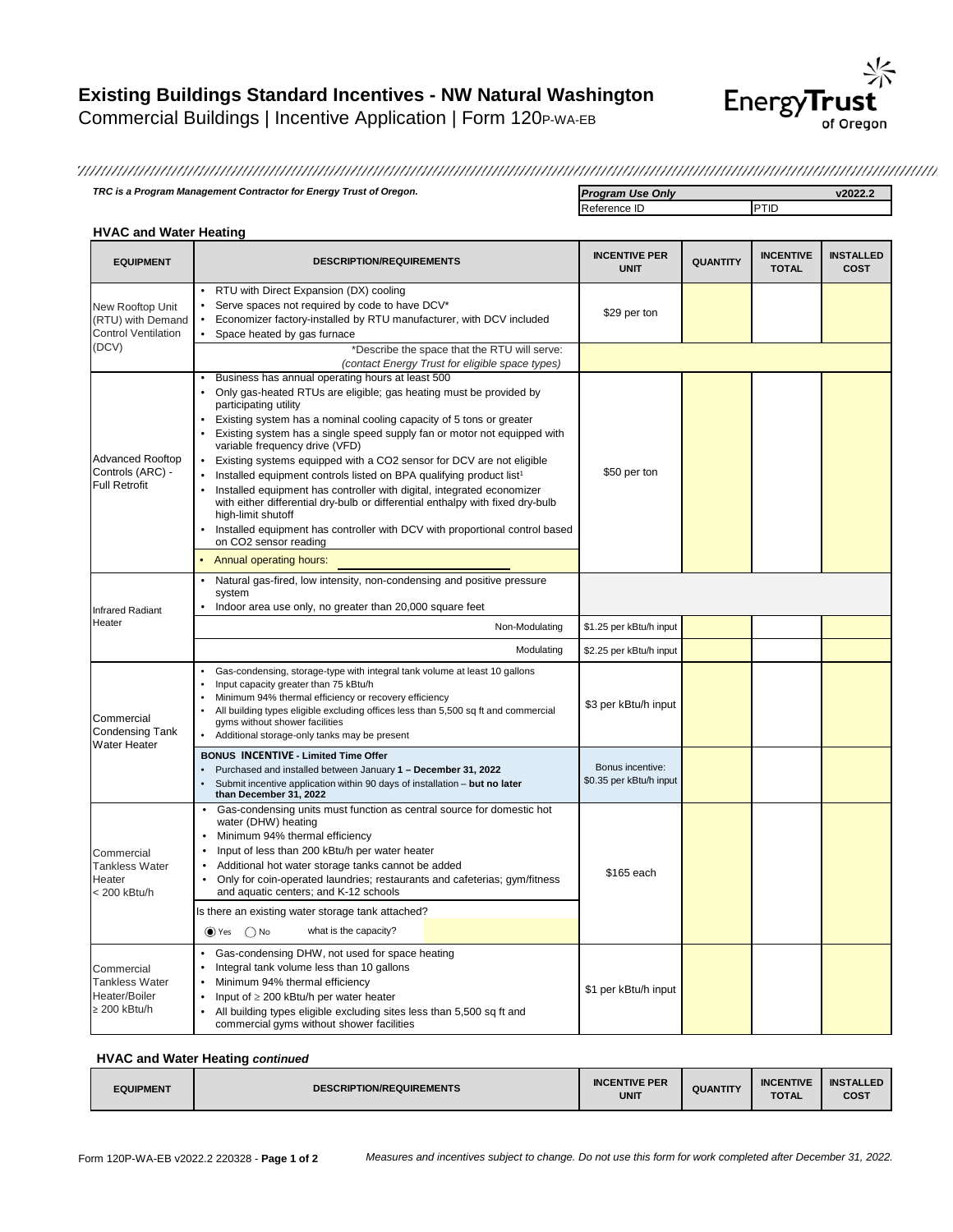

### 

| TRC is a Program Management Contractor for Energy Trust of Oregon. |                                                                                                                                                                                                                                                                                                                                                                                                                                                                                                                                     | <b>Program Use Only</b>                     |      | v2022.2 |  |
|--------------------------------------------------------------------|-------------------------------------------------------------------------------------------------------------------------------------------------------------------------------------------------------------------------------------------------------------------------------------------------------------------------------------------------------------------------------------------------------------------------------------------------------------------------------------------------------------------------------------|---------------------------------------------|------|---------|--|
|                                                                    |                                                                                                                                                                                                                                                                                                                                                                                                                                                                                                                                     | Reference ID                                | PTID |         |  |
| Commercial<br><b>Condensing Gas</b><br>Furnace                     | • Must be primary heating source for the space<br>Input capacity less than 225,000 Btu/h<br>٠<br>Minimum 95% Annual fuel utilization efficiency (AFUE)<br>Must have either multispeed or variable speed electronically commutated<br>motor (ECM) supply fan                                                                                                                                                                                                                                                                         | \$5.75 per kBtu/h<br>input                  |      |         |  |
| Commercial<br>Condensing HVAC<br><b>Boiler</b>                     | Minimum 94% efficiency (either AFUE or thermal efficiency)<br>$\bullet$<br>Redundant, lagging or backup boilers do not qualify<br>Boilers used for DHW or pool heating do not qualify<br>Boilers, also known as "heat adders," serving the water loops in water-<br>source heat pump systems do not qualify<br>Design return temperature must be appropriate to condensing functionality<br>Cannot be combined with the Modulating Boiler Burner measure<br>$\bullet$                                                               | \$3.25 per kBtu/h<br>input                  |      |         |  |
|                                                                    | <b>BONUS INCENTIVE - Limited Time Offer</b><br>Purchased and installed between January 1 - December 31, 2022<br>Submit incentive application within 90 days of installation - but no later than<br>December 31, 2022                                                                                                                                                                                                                                                                                                                | Bonus incentive:<br>\$3.75 per kBtu/h input |      |         |  |
| <b>Modulating Boiler</b><br><b>Burner</b>                          | Installed on a natural gas-fired boiler that is used for space heating<br>$\bullet$<br>Boilers used for process heating, DHW or pool heat are not eligible<br>$\bullet$<br>5-to-1 turndown ratio or higher<br>$\bullet$<br>Replacement of a dual stage burner or an on-off burner<br>$\bullet$<br>Cannot be combined with the Commercial Condensing HVAC Boiler<br>measure                                                                                                                                                          | \$5 per kBtu/h input                        |      |         |  |
| <b>Steam Trap</b>                                                  | Must replace a failed, open existing steam trap<br>$\bullet$<br>Participating gas utility serving a gas-fired steam boiler system<br>٠<br>All steam traps must be tested for failure status prior to replacement<br>٠<br>Dry cleaner systems: 75 to 125 psig; all other systems: no greater than 50<br>٠<br>psig;<br>Dry cleaner properties not required to test for failure status, and instead<br>$\bullet$<br>must provide details of last steam trap replacement and previous<br>incentives received for steam trap replacement | \$100 each                                  |      |         |  |
|                                                                    | <b>BONUS INCENTIVE - Limited Time Offer</b><br>Purchased and installed between March 1 - September 30, 2022                                                                                                                                                                                                                                                                                                                                                                                                                         | Bonus incentive:<br>\$200 each              |      |         |  |
|                                                                    | Occupied 24/7:<br>Psig:                                                                                                                                                                                                                                                                                                                                                                                                                                                                                                             |                                             |      |         |  |

|                                          | <b>TOTAL</b>      | <b>TOTAL</b>     |
|------------------------------------------|-------------------|------------------|
| <b>TOTALS FOR HVAC AND WATER HEATING</b> | <b>INCENTIVES</b> | <b>INSTALLED</b> |
|                                          |                   |                  |
|                                          |                   |                  |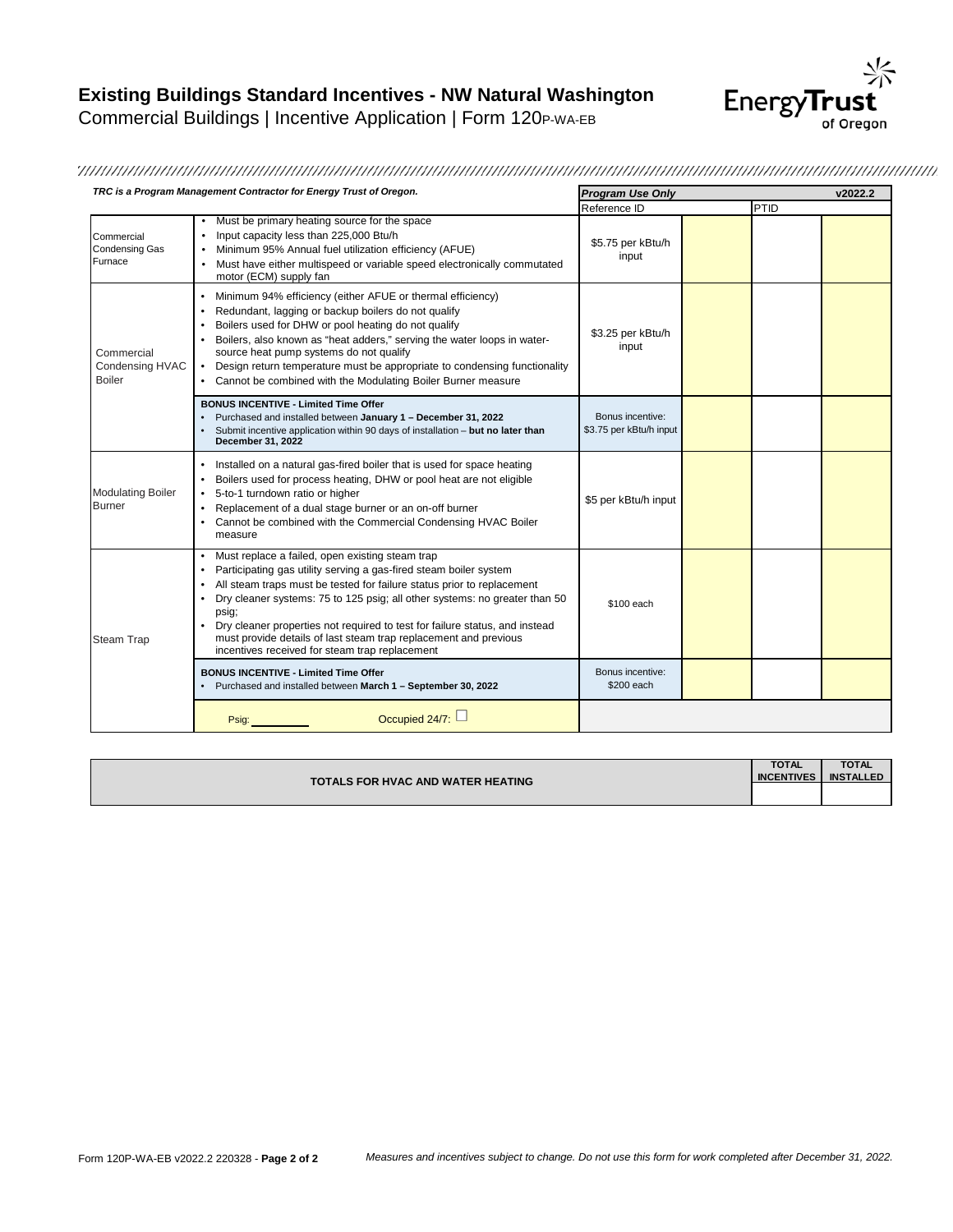

*TRC is a Program Management Contractor for Energy Trust of Oregon.* **<b>Program Use Only Program Use Only v2022.2**<br>Reference ID **PTID** 

Reference ID

### **Lodging and Foodservice**

| <b>EQUIPMENT</b>                    | <b>REQUIREMENTS</b>                                                                                                                                                                                                                                                                                                                            | <b>INCENTIVE PER</b><br><b>UNIT</b>          | <b>QUANTITY</b> | <b>INCENTIVE</b><br><b>TOTAL</b> | <b>INSTALLED</b><br><b>COST</b> |
|-------------------------------------|------------------------------------------------------------------------------------------------------------------------------------------------------------------------------------------------------------------------------------------------------------------------------------------------------------------------------------------------|----------------------------------------------|-----------------|----------------------------------|---------------------------------|
| Commercial                          | Replacement of a gas-fired pool heater with capacity $\geq$ 350 kBtu/h<br>Minimum 96% thermal efficiency<br>Covered pools and spas are not eligible                                                                                                                                                                                            |                                              |                 |                                  |                                 |
| <b>Condensing Pool</b><br>Heater    | Indoor pool surface area must be a minimum of 1,350 sq ft                                                                                                                                                                                                                                                                                      | \$2.35 per sq ft of area<br>served by heater |                 |                                  |                                 |
|                                     | Outdoor pool surface area must be a minimum of 900 sq ft                                                                                                                                                                                                                                                                                       | \$3.50 per sq ft of area<br>served by heater |                 |                                  |                                 |
| <b>Commercial Laundry</b><br>Washer | <b>ENERGY STAR® Front load washer</b><br>Modified Energy Factor (MEF) at least 2.2; Integrated Water Factor<br>(IWF) 4.4 or lower<br>Water heating provided by a participating utility<br>Leased equipment must be new                                                                                                                         | \$65 each                                    |                 |                                  |                                 |
| <b>Commercial Pool</b><br>Cover     | Pool must be heated and without a pre-existing cover within<br>previous 6 months<br>Cover must be specifically designed for swimming pools, cover<br>entire pool surface area and utilize a storage reel<br>Liquid evaporation suppressants, solar disks and mesh covers are<br>ineligible<br>Pool heating fuel must be provided by NW Natural | \$2 per sq ft of pool<br>surface area        |                 |                                  |                                 |
| <b>Gas-fired Automatic</b>          | Automatic conveyor with catalyst<br>Input rate below 80 kBtu/h or dual stage or modulating gas valve<br>with a capability of throttling the input rate below 80 kBtu/h<br>Installed under a Type I Vent Hood (used for appliances that<br>produce grease and smoke)                                                                            |                                              |                 |                                  |                                 |
| Conveyor Broiler                    | Total conveyor belt width less than 20"                                                                                                                                                                                                                                                                                                        | \$2,000 each                                 |                 |                                  |                                 |
|                                     | Total conveyor belt width 20" to 26"                                                                                                                                                                                                                                                                                                           | \$2,500 each                                 |                 |                                  |                                 |
|                                     | Total conveyor belt width greater than 26"                                                                                                                                                                                                                                                                                                     | \$3,000 each                                 |                 |                                  |                                 |
| <b>Gas Convection</b><br>Oven       | <b>ENERGY STAR</b><br>Full size which accommodates full sheet, minimum 18" x 26" x 1"                                                                                                                                                                                                                                                          | \$315 each                                   |                 |                                  |                                 |
| <b>Gas Combination</b><br>Oven      | <b>ENERGY STAR</b><br>$\bullet$                                                                                                                                                                                                                                                                                                                | \$750 each                                   |                 |                                  |                                 |
| Gas Single Rack<br>Oven             | <b>ENERGY STAR</b><br>Removable single rack which accommodates full sheet, minimum<br>18" x 26" x 1"                                                                                                                                                                                                                                           | \$1,500 each                                 |                 |                                  |                                 |
| <b>Gas Double Rack</b><br>Oven      | <b>ENERGY STAR</b><br>One removable double rack or two removable single racks to<br>accommodate two full sheets per level, each pan a minimum of 18"<br>x 26" x 1"                                                                                                                                                                             | \$1,750 each                                 |                 |                                  |                                 |
| Pre-Rinse Spray<br>Valve            | Minimum spray force of 4.0 ounces-force; if spray force cannot be<br>determined from spec sheet, refer to Watersense list <sup>1</sup><br>Installed equipment has rated flow rate > 0.61 GPM and < 1.00<br><b>GPM</b><br>Water heating provided by a participating utility                                                                     | \$30 each                                    |                 |                                  |                                 |

**Lodging and Foodservice** *continued*

| <b>EQUIPMENT</b> | <b>REQUIREMENTS</b>                              | <b>INCENTIVE PER</b><br><b>UNIT</b> | <b>QUANTITY</b> | <b>INCENTIVE</b><br><b>TOTAL</b> | <b>INSTALLED</b><br><b>COST</b> |
|------------------|--------------------------------------------------|-------------------------------------|-----------------|----------------------------------|---------------------------------|
|                  | <b>ENERGY STAR</b>                               |                                     |                 |                                  |                                 |
|                  | Minimum 12" wide vat                             | \$1,000 per vat                     |                 |                                  |                                 |
|                  | Must be purchased and installed by June 30, 2022 |                                     |                 |                                  |                                 |

Measures and incentives subject to change. Do not use this form for work completed after December 31, 2022.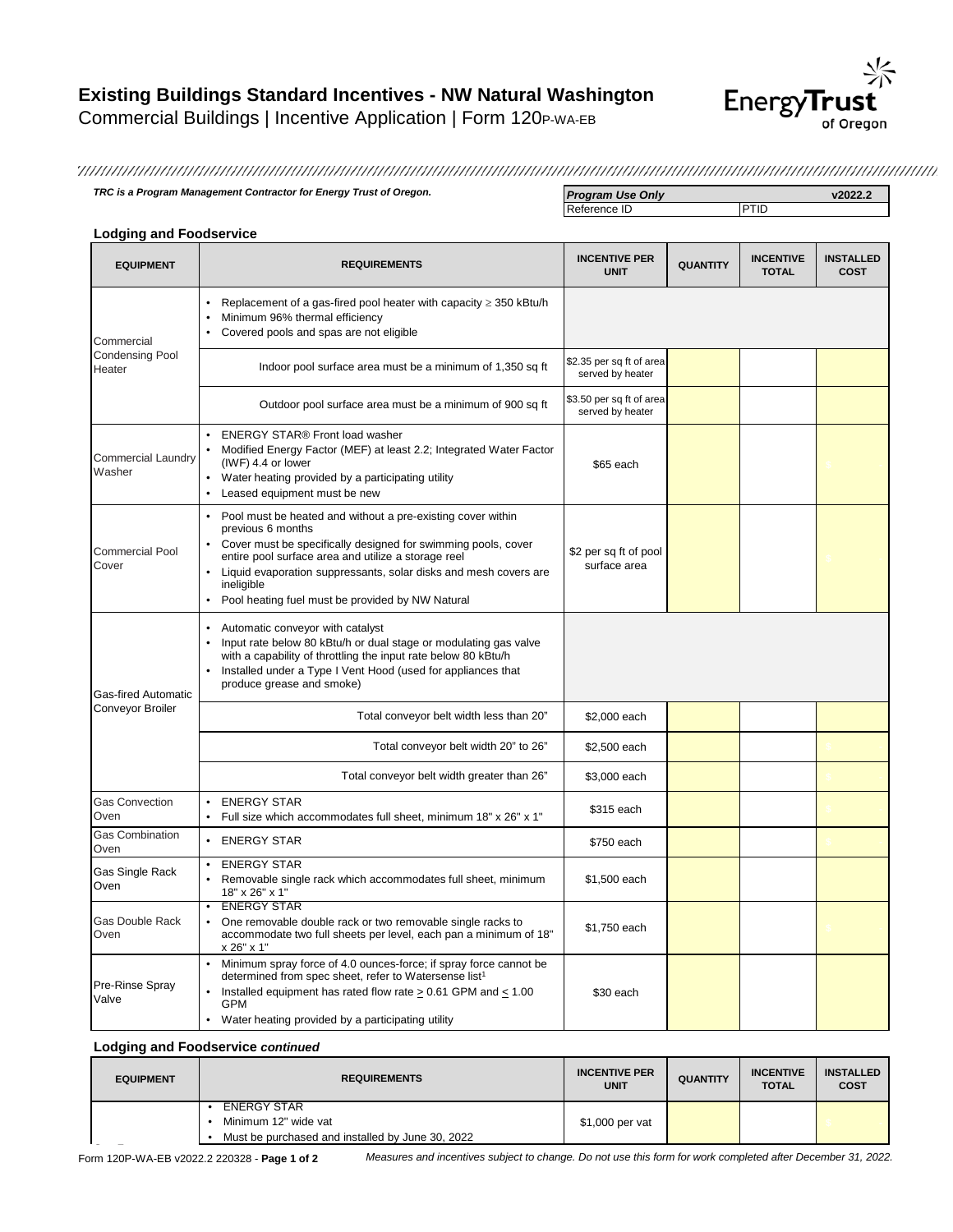

| TRC is a Program Management Contractor for Energy Trust of Oregon.             |                                                                                                                                                                                                                                                                                                                                                                                                    | <b>Program Use Only</b>           |  |      | v2022.2 |
|--------------------------------------------------------------------------------|----------------------------------------------------------------------------------------------------------------------------------------------------------------------------------------------------------------------------------------------------------------------------------------------------------------------------------------------------------------------------------------------------|-----------------------------------|--|------|---------|
|                                                                                |                                                                                                                                                                                                                                                                                                                                                                                                    | Reference ID                      |  | PTID |         |
| <b>Gas Fryer</b>                                                               | <b>BONUS INCENTIVE - Limited Time Offer</b><br>Purchased and installed between January 1 - June 30, 2022<br>Submit incentive application within 90 days of purchase                                                                                                                                                                                                                                | Bonus incentive:<br>\$250 per vat |  |      |         |
| <b>Gas Steam Cooker</b>                                                        | Cooking energy efficiency at least 43% & Idle Rate no greater than<br>2770 BTU/hr                                                                                                                                                                                                                                                                                                                  | \$2,000 each                      |  |      |         |
|                                                                                | <b>BONUS INCENTIVE - Limited Time Offer</b><br>Purchased and installed between March 1 - September 30, 2022                                                                                                                                                                                                                                                                                        | Bonus incentive:<br>\$1,000 each  |  |      |         |
| <b>Commercial Vent</b><br><b>Hood with Demand</b><br>Controlled<br>Ventilation | Motor speeds must be controlled by a programmable controller,<br>with scheduling, occupancy sensing, and heat sensing capabilities<br>Variable speed control must be installed on both the make-up air<br>unit motor and the hood exhaust motor<br>Make-up air must be tempered<br>Retrofit hp must not exceed total existing hp of make-up air unit<br>and exhaust fan motor<br>Gas-heated spaces | \$750 per controlled<br>motor hp  |  |      |         |

<sup>1</sup> Watersense list: https://www.epa.gov/watersense/pre-rinse-spray-valves

| <b>TOTALS FOR LODGING AND FOODSERVICE</b> | <b>TOTAL</b><br><b>INCENTIVES</b> | <b>TOTAL</b><br><b>INSTALLED</b><br><b>COST</b> |
|-------------------------------------------|-----------------------------------|-------------------------------------------------|
|                                           |                                   |                                                 |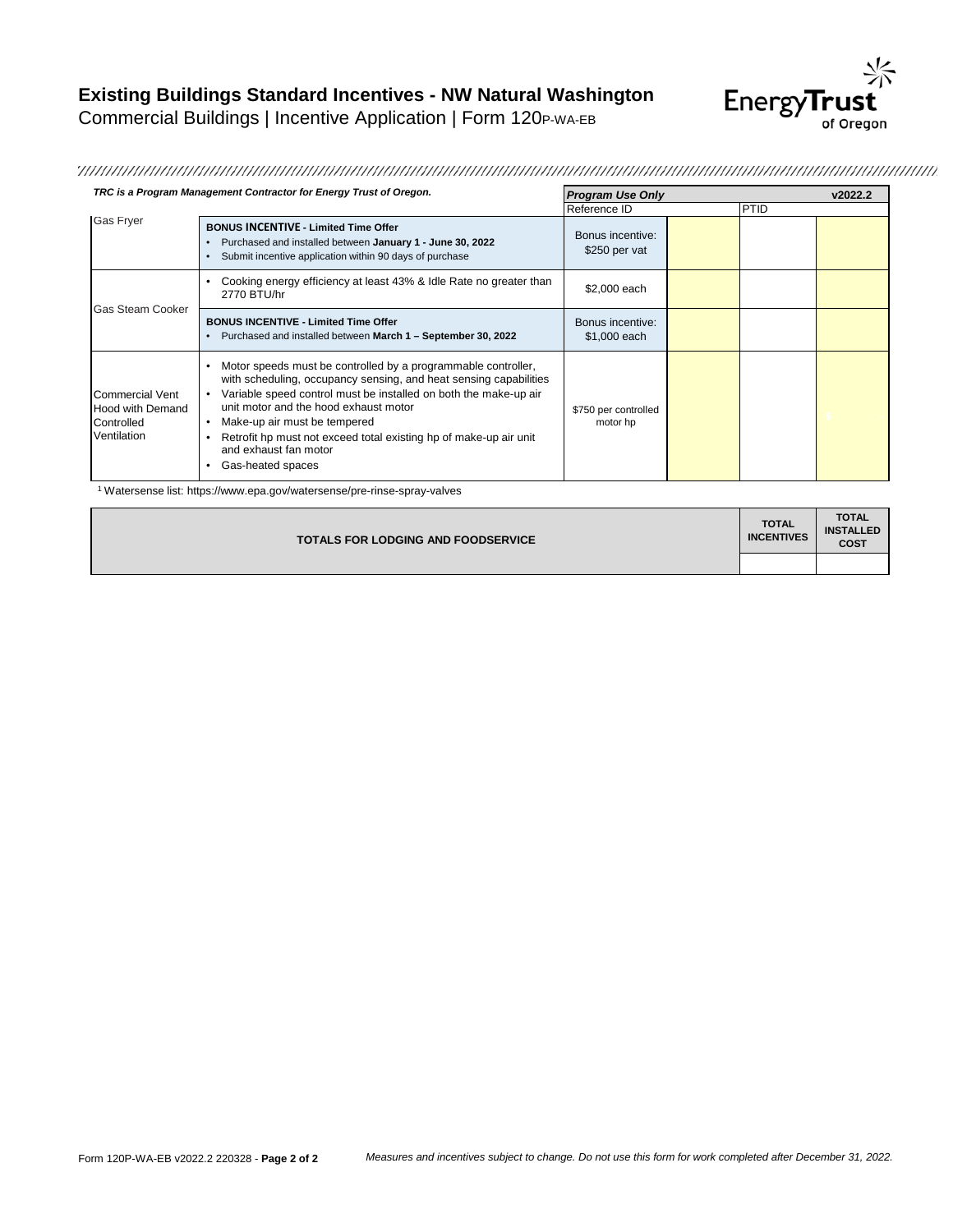

**TRC is a Program Management Contractor for Energy Trust of Oregon. Program Use Only Program Use Only v2022.2**<br>Reference ID **PTID** Reference ID

| Grocery                        |                                                                                                                                                                                                                                                                                                                                                                              |                                     |                 |                                  |                                 |
|--------------------------------|------------------------------------------------------------------------------------------------------------------------------------------------------------------------------------------------------------------------------------------------------------------------------------------------------------------------------------------------------------------------------|-------------------------------------|-----------------|----------------------------------|---------------------------------|
| <b>EQUIPMENT</b>               | <b>REQUIREMENTS</b>                                                                                                                                                                                                                                                                                                                                                          | <b>INCENTIVE PER</b><br><b>UNIT</b> | <b>QUANTITY</b> | <b>INCENTIVE</b><br><b>TOTAL</b> | <b>INSTALLED</b><br><b>COST</b> |
| <b>Refrigerated Doors</b>      | Doors must be added to existing open refrigerated cases<br>$\bullet$<br>Gas-heated spaces<br>٠                                                                                                                                                                                                                                                                               | \$100 per linear ft of<br>door      |                 |                                  |                                 |
| New Cooler Cases<br>with Doors | New remote medium temperature display cases with doors when<br>$\bullet$<br>additional cases are added or existing cases are replaced<br>Self-contained condensing unit display cases are not eligible<br>٠<br>Refurbished cases are not eligible<br>٠<br>Eligible only for convenience, grocery stores and big box retail with<br>٠<br>grocery section<br>Gas-heated spaces |                                     |                 |                                  |                                 |
|                                | Stores $<$ 14,000 sq ft                                                                                                                                                                                                                                                                                                                                                      | \$35 per linear ft of<br>door       |                 |                                  |                                 |
|                                | Stores > 14,000 sq feet and < 75,000 sq ft                                                                                                                                                                                                                                                                                                                                   | \$35 per linear ft of<br>door       |                 |                                  |                                 |
|                                | Stores $> 75,000$ sq ft                                                                                                                                                                                                                                                                                                                                                      | \$35 per linear ft of<br>door       |                 |                                  |                                 |

| <b>TOTALS FOR GROCERY</b> | <b>TOTAL</b><br><b>INCENTIVES</b> | <b>TOTAL</b><br><b>INSTALLED</b><br><b>COST</b> |
|---------------------------|-----------------------------------|-------------------------------------------------|
|                           |                                   |                                                 |